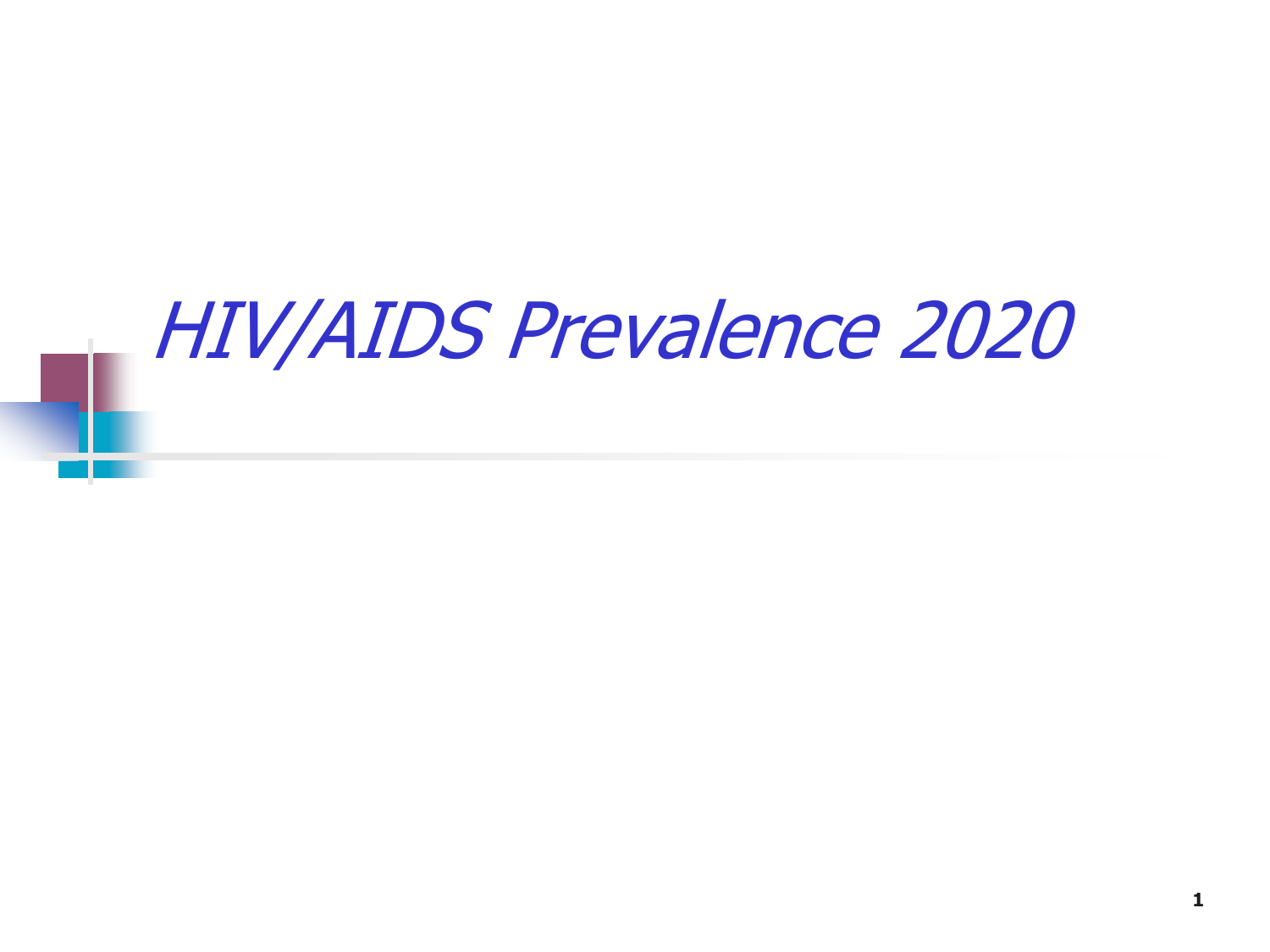### Prevalence Numbers (Rates) for HIV and AIDS, 2018-2020

| <b>Disease</b>  | 2020<br><b>Number(Rate)</b> | 2019<br><b>Number(Rate) Number(Rate)</b> | 2018           |
|-----------------|-----------------------------|------------------------------------------|----------------|
| HIV             | 6,501 (96.6)                | 6,302 (94.2)                             | 6,357(95.4)    |
| <b>AIDS</b>     | 6,092(90.5)                 | 6,059(90.5)                              | 6,351(95.3)    |
| <b>HIV/AIDS</b> | 12,593 (187.1)              | 12,361 (184.7)                           | 12,708 (190.6) |

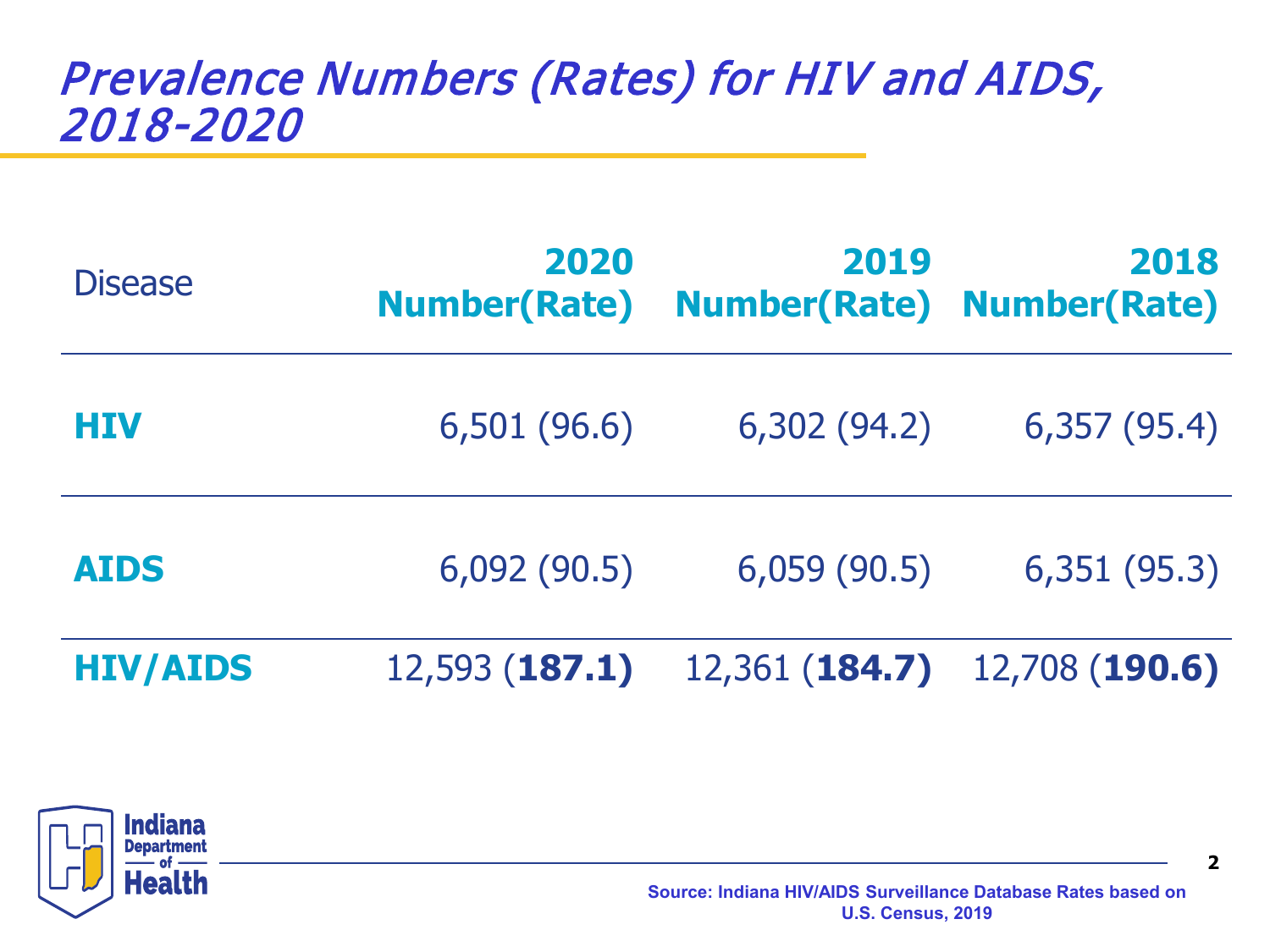### Prevalence Rates of Persons Living with HIV/ AIDS by Sex, 2018-2020

| <b>Sex</b>    | <b>2020 Rate</b> | <b>2019 Rate</b> | <b>2018 Rate</b> |
|---------------|------------------|------------------|------------------|
| <b>Male</b>   | 299.0            | 295.1            | 306.1            |
| <b>Female</b> | 78.1             | 77.3             | 78.3             |
| <b>Total</b>  | 187.1            | 184.7            | <b>190.6</b>     |

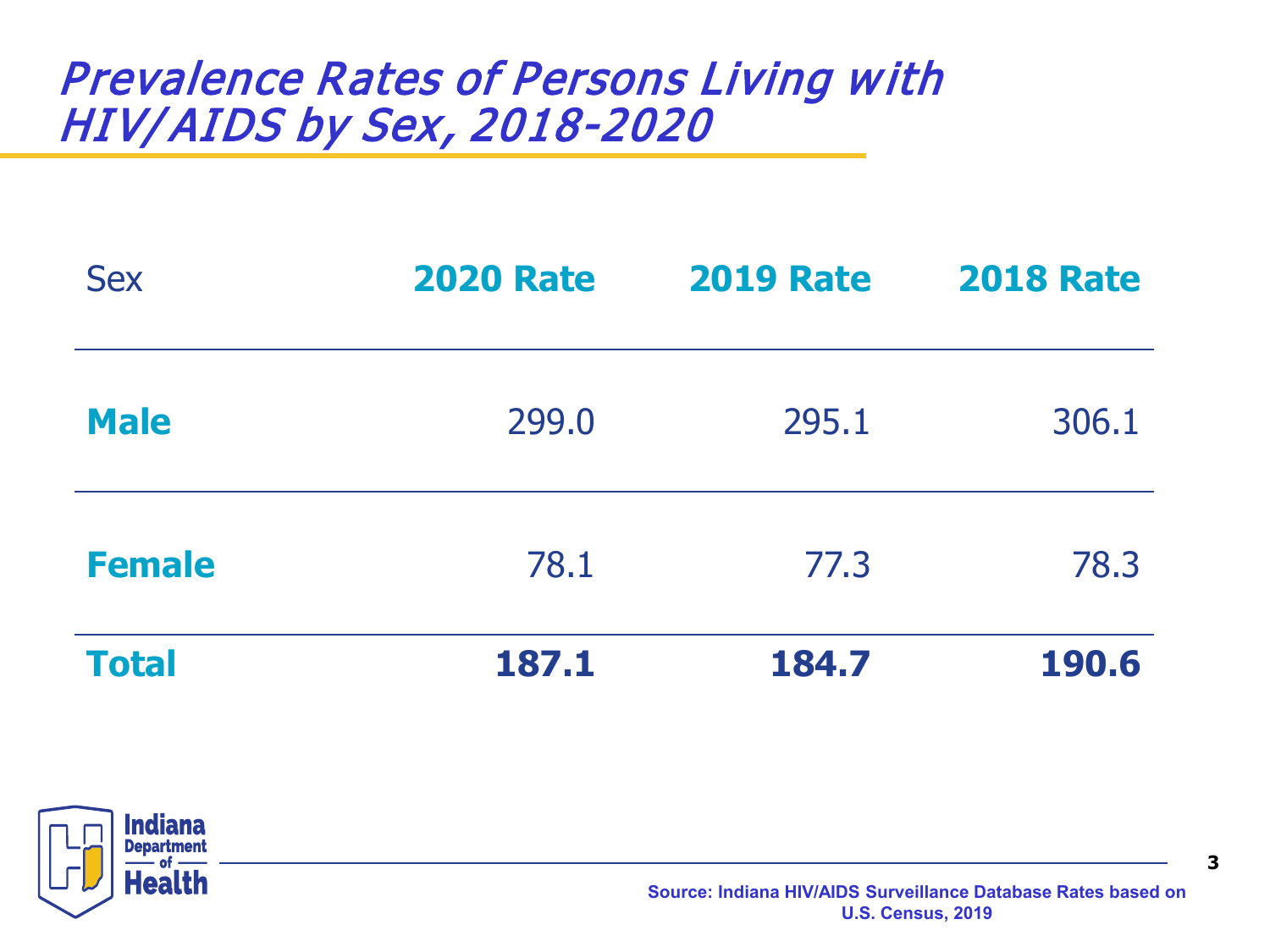### Prevalence Rates of Persons Living with HIV/ AIDS by Age, 2018-2020

| <b>Age Group</b> | <b>2020 Rate</b> | <b>2019 Rate</b> | <b>2018 Rate</b> |
|------------------|------------------|------------------|------------------|
| $\leq 14$        | 3.9              | 3.7              | 3.9              |
| $15 - 19$        | 15.7             | 17.1             | 16.8             |
| $20 - 24$        | 73.2             | 75.1             | 79.0             |
| $25 - 29$        | 205.6            | 216.4            | 239.6            |
| 30-39            | 306.0            | 300.9            | 291.1            |
| 40-49            | 336.4            | 339.2            | 367.1            |
| 50-59            | 405.4            | 400.4            | 423.3            |
| 60-64            | 285.2            | 262.6            | 244.6            |
| $65+$            | 102.8            | 93.1             | 88.6             |
| <b>Total</b>     | 187.1            | 184.7            | 190.6            |

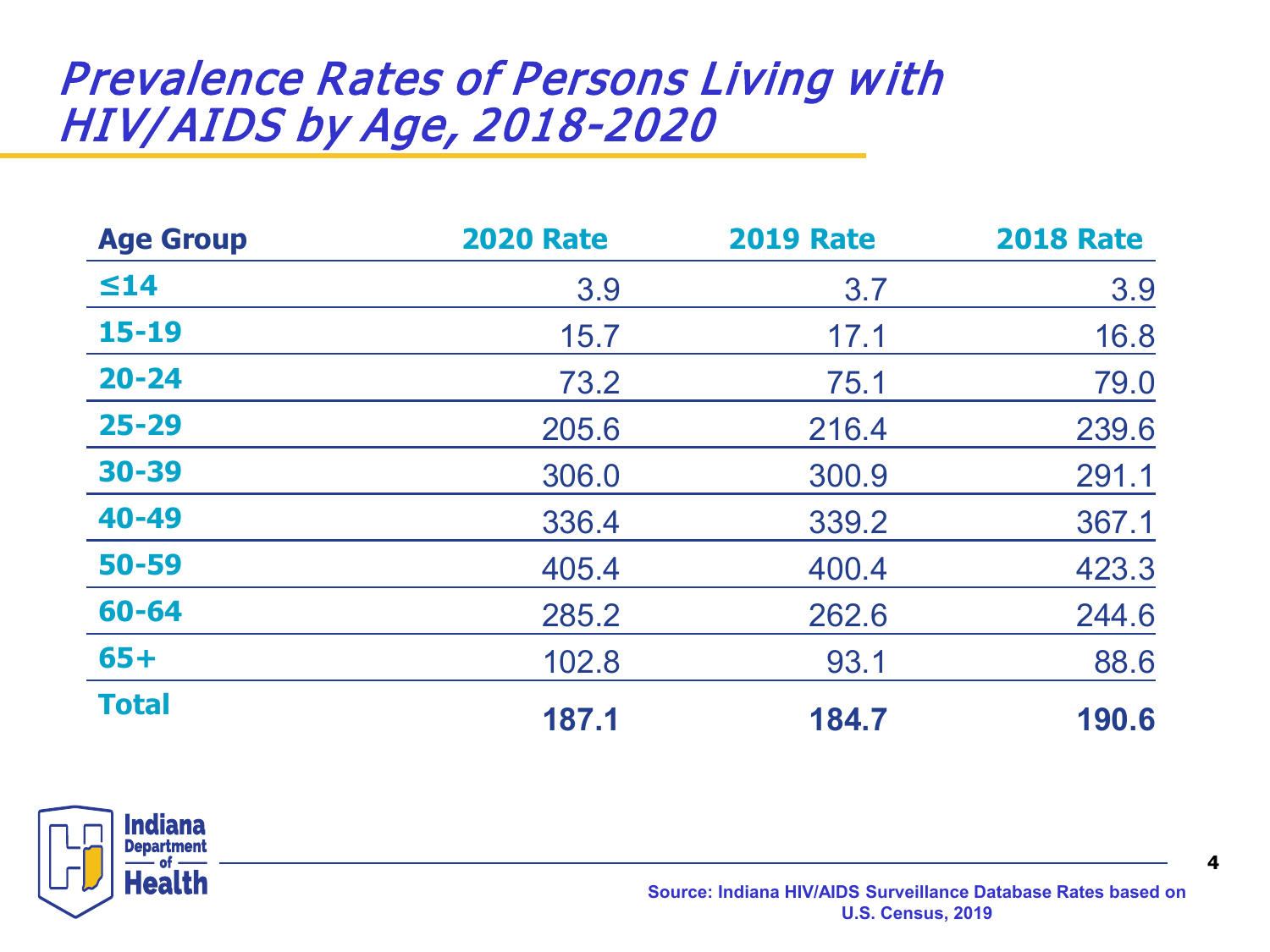### Prevalence Rates (Percents) of Persons Living with HIV/ AIDS by Race/ Ethnicity, 2018-2020

| Race/Ethnicity  | 2020 Rate(%)         | 2019 Rate(%)         | 2018 Rate(%)                |
|-----------------|----------------------|----------------------|-----------------------------|
| <b>White</b>    | 101.6 (46.1%)        | 101.9 (47.0%)        | 106.2 (47.5%)               |
| <b>Black</b>    | 728.5 (38.7%)        | 722.0 (38.5%)        | 751.1 (38.4%)               |
| <b>Hispanic</b> | 253.0 (9.8%)         | 250.4 (9.6%)         | 249.1 (9.1%)                |
| <b>Other</b>    | 190.9 (5.4%)         | 180.1 (4.9%)         | 191.1 (5.0%)                |
| <b>Total</b>    | 187.1<br>$(100.0\%)$ | 184.7<br>$(100.0\%)$ | <b>190.6</b><br>$(100.0\%)$ |

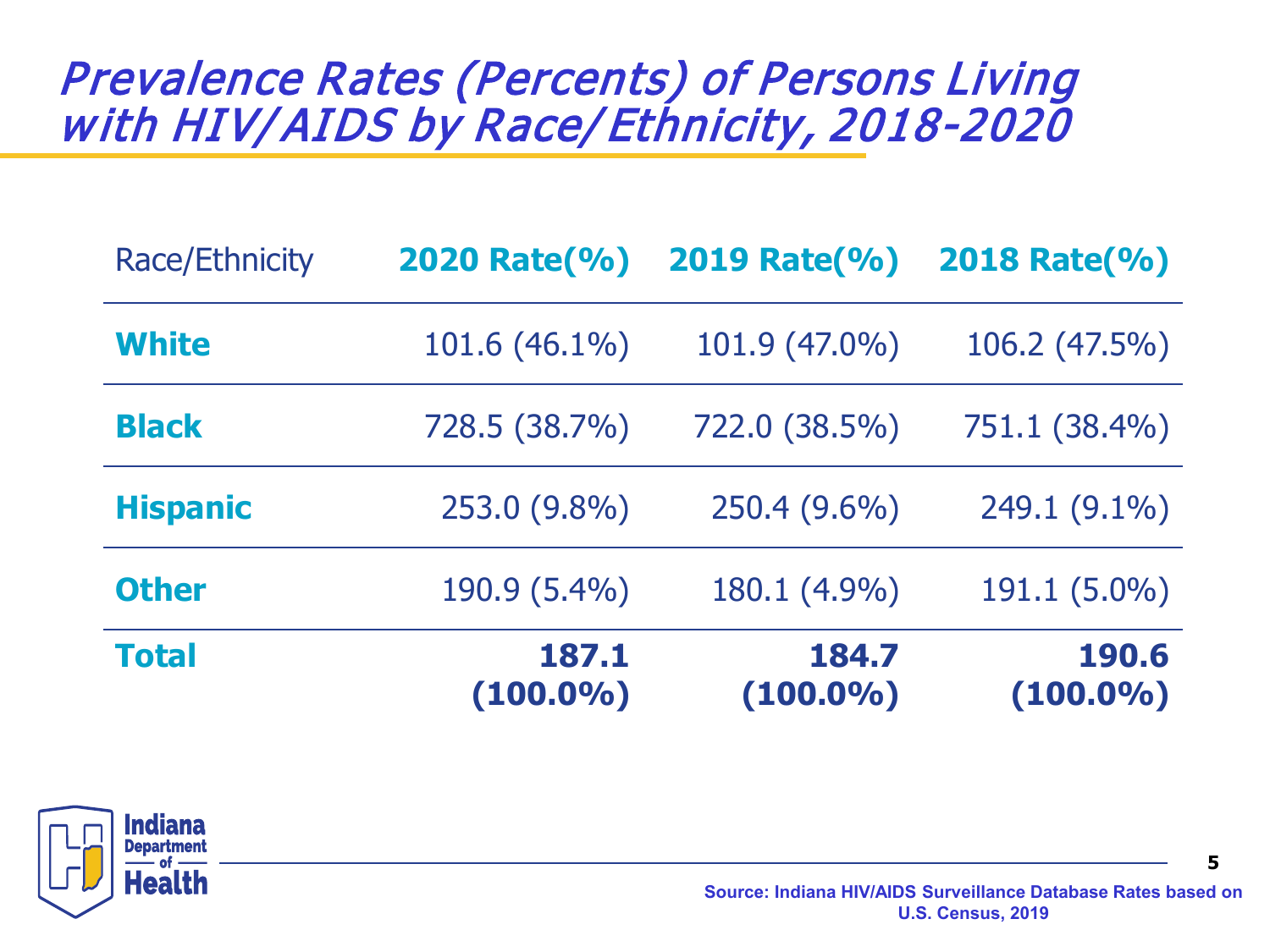# New HIV/AIDS Diagnosis 2020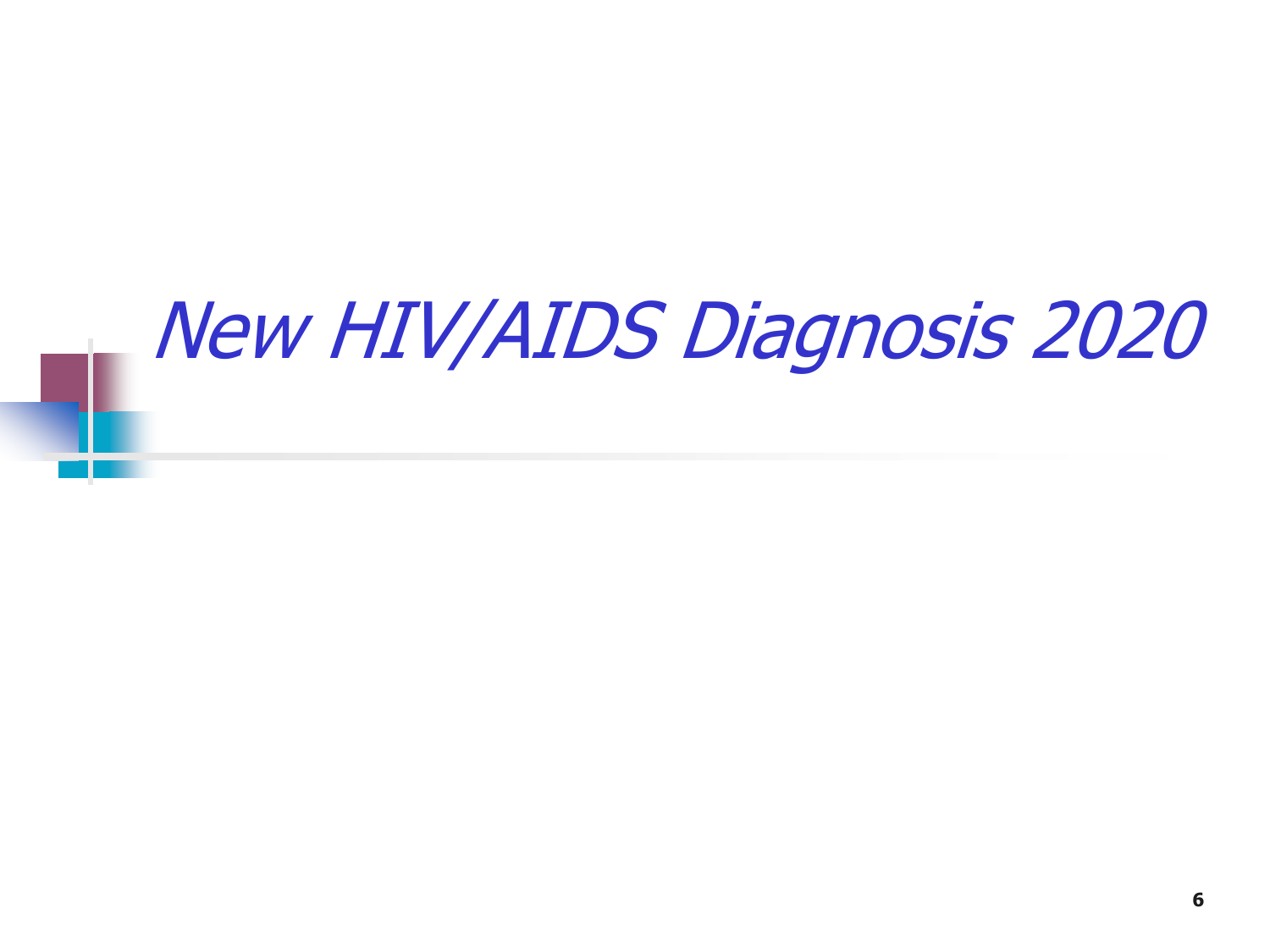### Indiana New Diagnosis Numbers (Rates) for HIV and AIDS, 2018-2020

| <b>Disease</b>  | 2020<br><b>Number(Rate)</b> | 2019<br><b>Number(Rate)</b> | 2018<br><b>Number(Rate)</b> |
|-----------------|-----------------------------|-----------------------------|-----------------------------|
| <b>HIV</b>      | 369(5.5)                    | 455(6.8)                    | 419(6.3)                    |
| <b>AIDS</b>     | 79(1.2)                     | 94(1.4)                     | 103(1.5)                    |
| <b>HIV/AIDS</b> | 448 (6.7)                   | 549 (8.2)                   | 522(7.8)                    |

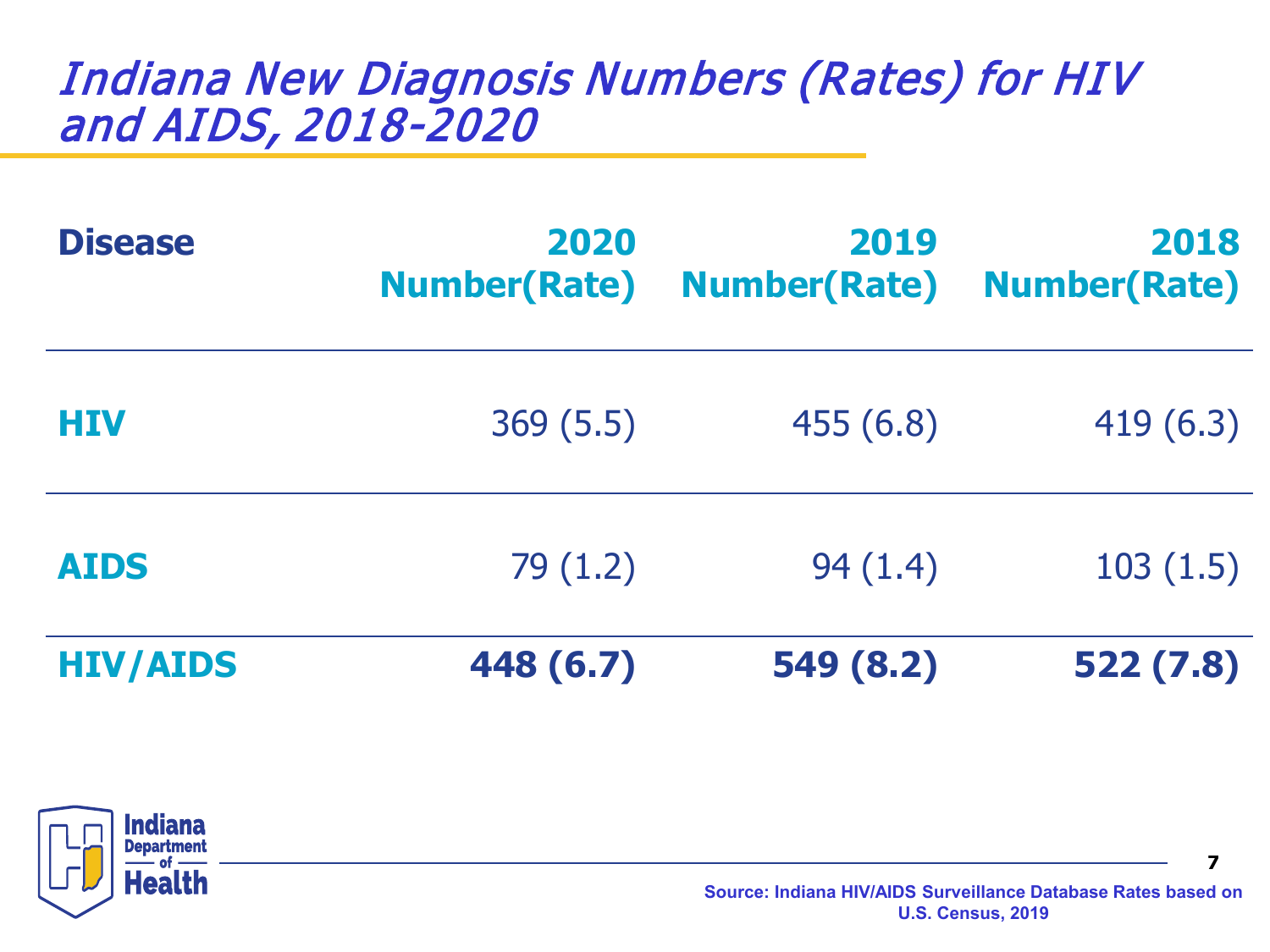### New Diagnosis Numbers (percentage) of HIV/ AIDS by Sex, 2018-2020

| <b>Sex</b>    | 2020<br>Number(%) | 2019<br>Number(%) | 2018<br>Number(%) |
|---------------|-------------------|-------------------|-------------------|
| <b>Male</b>   | 361 (80.6%)       | 443 (80.7%)       | 400 (76.6%)       |
| <b>Female</b> | 87 (19.4%)        | 106 (19.3%)       | 122 (23.4%)       |
| <b>Total</b>  | 448               | 549               | 522               |

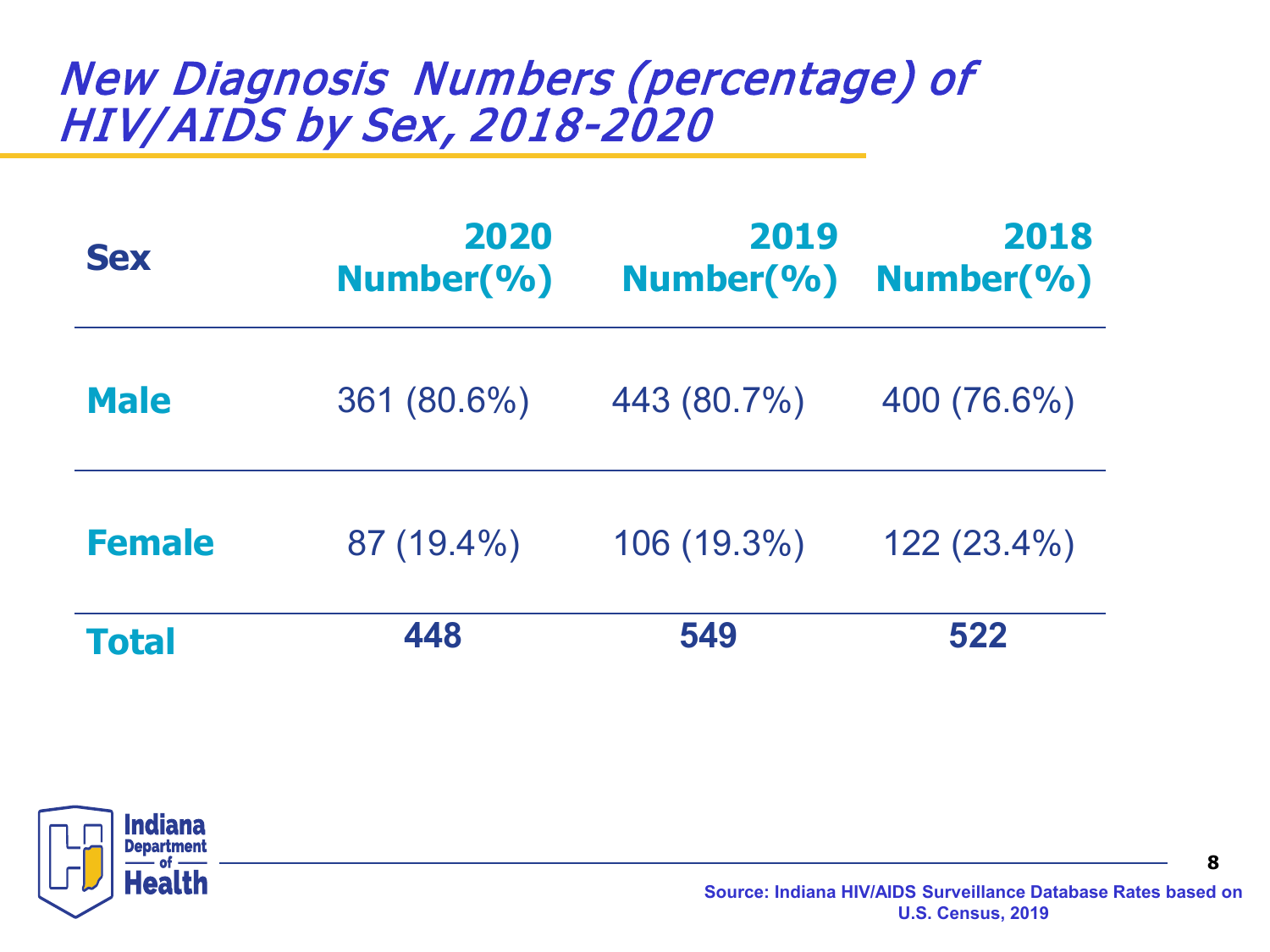### New Diagnosis Rates of HIV/AIDS by Age at Diagnosis, 2018-2020

| <b>Age Group</b> | <b>2020 Rate</b> | <b>2019 Rate</b> | <b>2018 Rate</b> |
|------------------|------------------|------------------|------------------|
| 14 and under     | 0.1              | 0.1              | 0.2              |
| $15-19$          | 3.9              | 6.1              | 7.2              |
| $20 - 24$        | 14.0             | 16.6             | 18.8             |
| 25-29            | 21.3             | 23.3             | 26.8             |
| 30-39            | 13.6             | 20.6             | 16.2             |
| 40-49            | 9.0              | 11.5             | 7.7              |
| $50+$            | 8.7              | 7.7              | 8.8              |
| <b>Total</b>     | 6.7              | 8.2              | 7.8              |